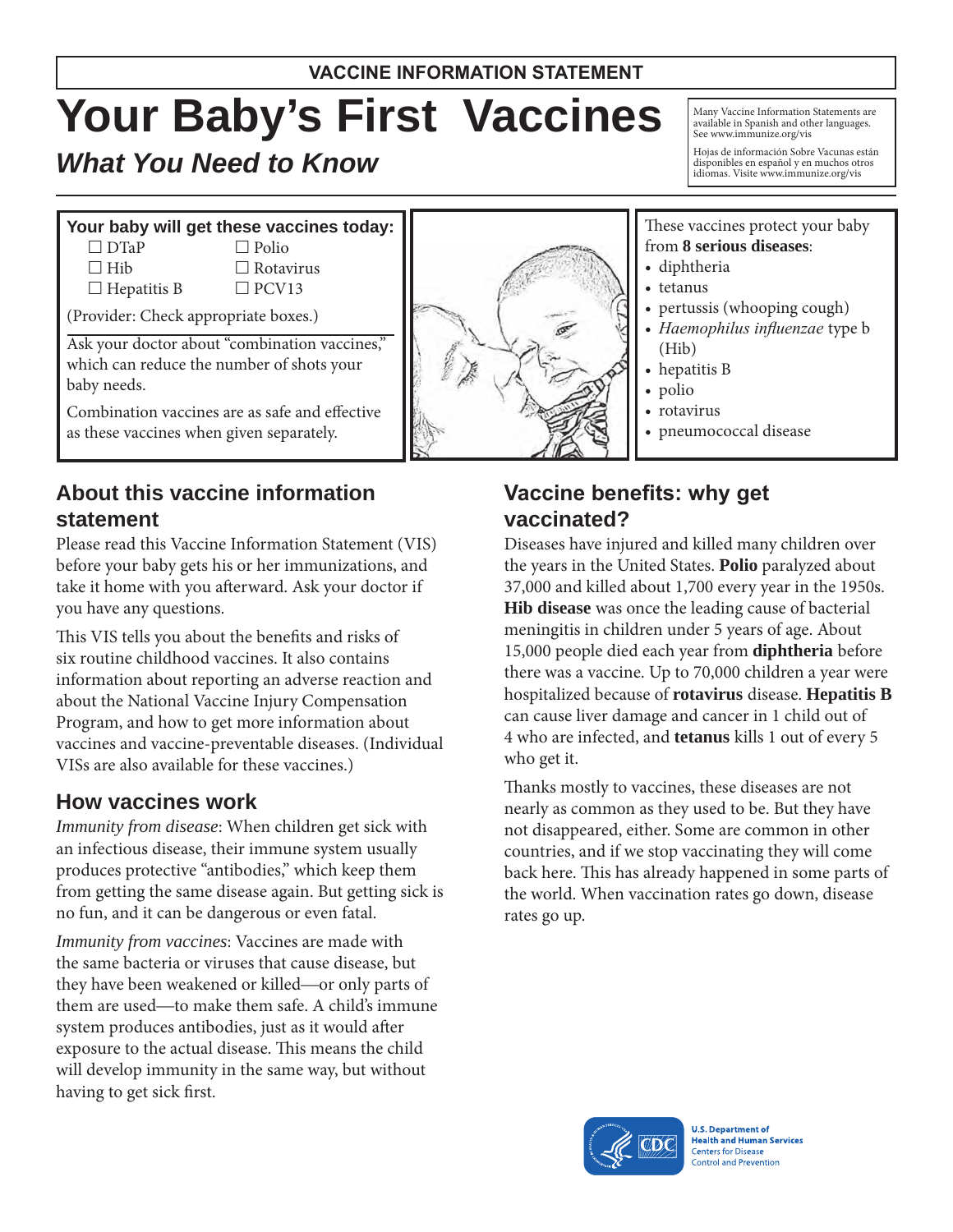# **Childhood vaccines can prevent these 8 Diseases**

#### **1. DIPHTHERIA**

**Signs and symptoms** include a thick covering in the back of the throat that can make it hard to breathe.

**Diphtheria can lead to** breathing problems, and heart failure.

#### **2. TETANUS (Lockjaw)**

**Signs and symptoms** include painful tightening of the muscles, usually all over the body.

**Tetanus can lead to** stiffness of the jaw so victims can't open their mouth or swallow.

#### **3. PERTUSSIS (Whooping Cough)**

**Signs and symptoms** include violent coughing spells that can make it hard for a baby to eat, drink, or breathe. These spells can last for weeks.

**Pertussis can lead to** pneumonia, seizures, and brain damage.

#### **4. HIB (Haemophilus influenzae type b)**

**Signs and symptoms** can include trouble breathing. There may not be any signs or symptoms in mild cases.

**Hib can lead to** meningitis (infection of the brain and spinal cord coverings); pneumonia; infections of the blood, joints, bones, and covering of the heart; brain damage; and deafness.

#### **5. HEPATITIS B**

**Signs and symptoms** can include tiredness, diarrhea and vomiting, jaundice (yellow skin or eyes), and pain in muscles, joints and stomach. But usually there are no signs or symptoms at all.

**Hepatitis B can lead to** liver damage, and liver cancer.

#### **6. POLIO**

**Signs and symptoms** can include flu-like illness, or there may be no signs or symptoms at all.

**Polio can lead to** paralysis (can't move an arm or leg).

#### **7. PNEUMOCOCCAL DISEASE**

**Signs and symptoms** include fever, chills, cough, and chest pain.

**Pneumococcal disease** can lead to meningitis (infection of the brain and spinal cord coverings), blood infections, ear infections, pneumonia, deafness, and brain damage.

#### **8. ROTAVIRUS**

**Signs and symptoms** include watery diarrhea (sometimes severe), vomiting, fever, and stomach pain.

**Rotavirus can lead to** dehydration and hospitalization.

#### **Any of these diseases can lead to death.**

### **How do babies catch these diseases?**

Usually from contact with other children or adults who are already infected, sometimes without even knowing they are infected. A mother with **Hepatitis B** infection can also infect her baby at birth. **Tetanus** enters the body through a cut or wound; it is not spread from person to person.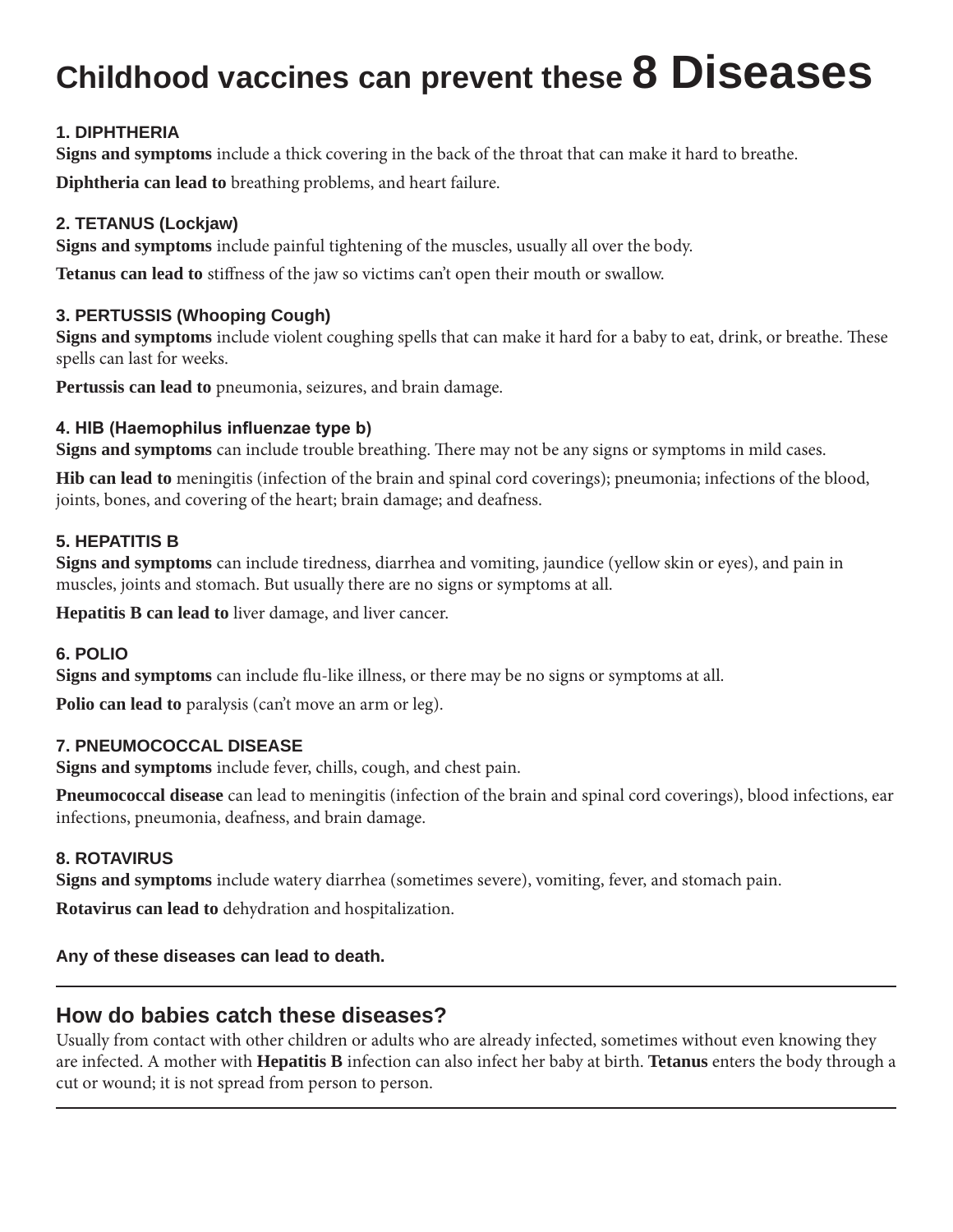# **Routine baby vaccines**

| <b>Vaccine</b>                                | Number of<br>doses | Recommended ages                                         | Other information                                                                                                                     |
|-----------------------------------------------|--------------------|----------------------------------------------------------|---------------------------------------------------------------------------------------------------------------------------------------|
| DTaP (diphtheria,<br>tetanus, pertussis)      | 5                  | 2 months, 4 months, 6 months,<br>15-18 months, 4-6 years | Some children should not get pertussis vaccine. These<br>children can get a vaccine called DT.                                        |
| Hepatitis B                                   | 3                  | Birth, $1-2$ months,<br>$6-18$ months                    | Children may get an additional dose at 4 months with<br>some "combination" vaccines.                                                  |
| Polio                                         | 4                  | 2 months, 4 months,<br>$6-18$ months, $4-6$ years        |                                                                                                                                       |
| Hib (Haemophilus<br><i>influenzae</i> type b) | 3 or 4             | 2 months, 4 months,<br>$(6$ months), $12-15$ months      | There are 2 types of Hib vaccine. With one type the<br>6-month dose is not needed.                                                    |
| PCV <sub>13</sub><br>(pneumococcal)           | $\overline{4}$     | 2 months, 4 months,<br>6 months, $12-15$ months          | Older children with certain chronic diseases may also<br>need this vaccine.                                                           |
| Rotavirus                                     | 2 or 3             | 2 months, 4 months,<br>$(6$ months)                      | Not a shot, but drops that are swallowed.<br>There are 2 types of rotavirus vaccine. With one type the<br>6-month dose is not needed. |

Annual **flu vaccination** is also recommended for children 6 months of age and older.

# **Precautions**

Most babies can safely get all of these vaccines. But some babies should not get certain vaccines. Your doctor will help you decide.

- • A child who has ever had a serious reaction, such as a life-threatening allergic reaction, after a vaccine dose should not get another dose of that vaccine. *Tell your doctor if your child has any severe allergies, or has had a severe reaction after a prior vaccination*. (Serious reactions to vaccines and severe allergies are rare.)
- • A child who is sick on the day vaccinations are scheduled might be asked to come back for them.

#### **Talk to your doctor…**

- • before getting **DTaP** vaccine, if your child ever had any of these reactions after a dose of DTaP:
	- A brain or nervous system disease within 7 days,
	- Non-stop crying for 3 hours or more,
	- A seizure or collapse,
	- A fever of over 105°F.
- • before getting **Polio vaccine**, if your child has a life-threatening allergy to the antibiotics neomycin, streptomycin or polymyxin B.
- • before getting **Hepatitis B** vaccine, if your child has a life-threatening allergy to yeast.
- before getting **Rotavirus Vaccine**, if your child has:
	- SCID (Severe Combined Immunodeficiency),
	- A weakened immune system for any other reason,
	- Digestive problems,
	- Recently gotten a blood transfusion or other blood product,
	- Ever had intussusception (bowel obstruction that is treated in a hospital).
- • before getting **PCV13** or **DTaP** vaccine, if your child ever had a severe reaction after any vaccine containing diphtheria toxoid (such as DTaP).